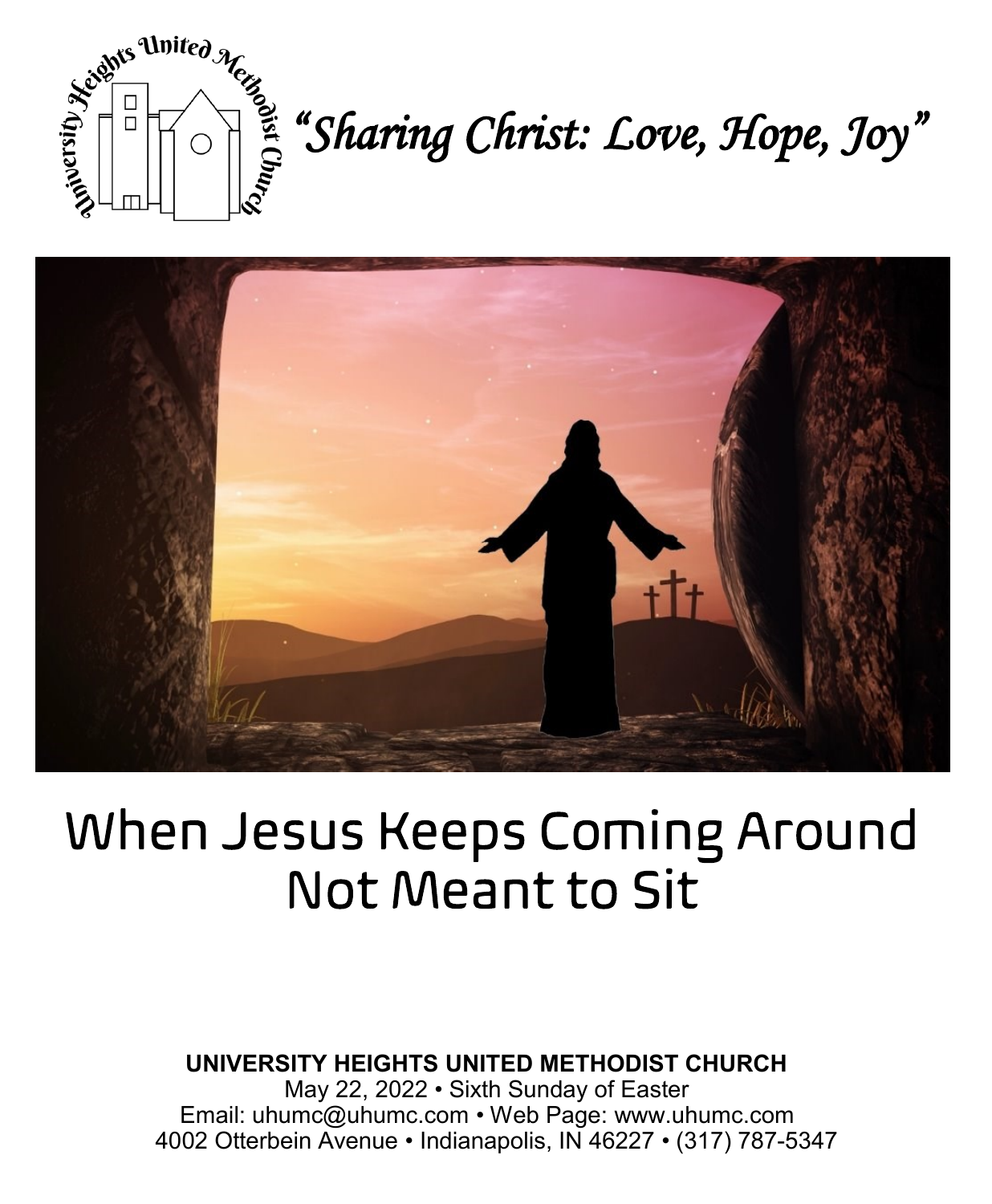## **THE ORDER OF WORSHIP**

#### **GATHER IN THE PRESENCE OF GOD**

\*PARISH INVOVLEMENT

\*PASSING THE PEACE

MOMENT OF QUIET MEDITATION

\*CALL TO WORSHIP

- Liturgist: Welcome today to the house of God where you will find nourishment for your spirits.
- **People: We seek to be one in love and one in worship.**
- Liturgist: Welcome today to the place of encouragement and healing love.
- **People: We seek to be one in love and one in worship.**
- Liturgist: Welcome today to the place of sending forth with hearts confident of your mission.
- **People: We seek to be one in love and one in worship.**
- Liturgist: Let us praise the God of justice, mercy and love.
- **People: We will be one in love and one in worship as children of eternity.**

\*HYMN OF PRAISE No. 3150

"Father, We Have Heard You Calling"

#### \*OPENING PRAYER

**Creator God, Saving God, Comforter God, speak to us, we are listening. Reveal to us, we are watching. Teach us, our hearts are open. Call to us, our lives are ready for service. Do it again, God! Rush into this place. Re-create us. Redeem us. Send us. Make us one in mission to all the world in the name of Jesus Christ. Amen!**

| *AFFIRMATION OF FAITH                                |                   | No. 881                 |
|------------------------------------------------------|-------------------|-------------------------|
|                                                      | "Apostles' Creed" |                         |
| <i>*</i> GLORIA PATRI                                |                   | No. 70                  |
| <b>LISTEN TO GOD'S WORD</b><br><b>EPISTLE LESSON</b> |                   | 1 Peter 3:13-18         |
| <b>GOSPEL LESSON</b>                                 |                   | Matthew 28:16-20, Video |
| <b>CHILDREN'S SERMON</b>                             |                   |                         |
| VIDEO                                                |                   |                         |

PRELUDE **Charissa Garrigus** Charissa Garrigus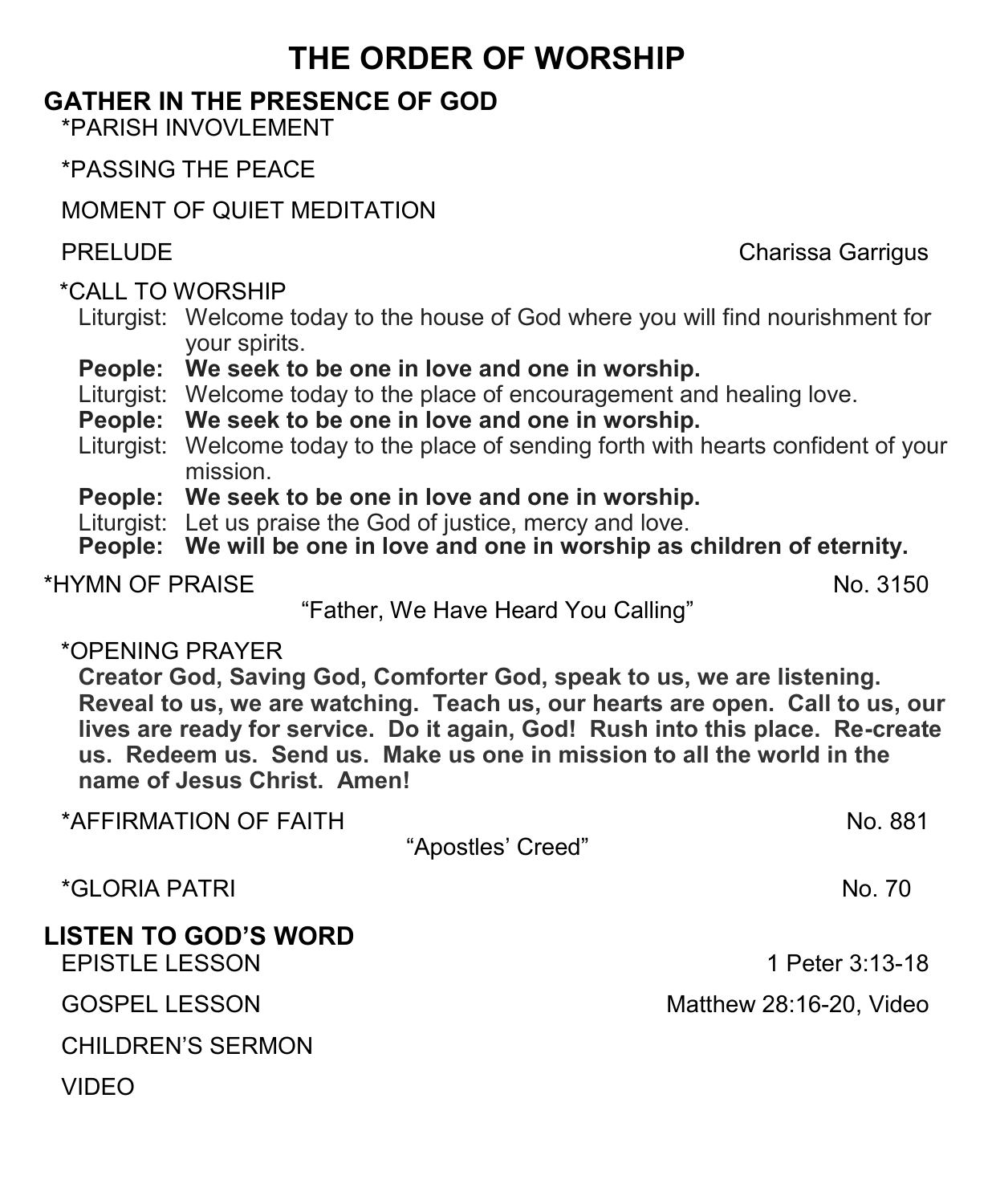| <b>MESSAGE</b>                                                                           | <b>When Jesus Keeps Coming Around</b> | <b>Pastor David Neuen</b>           |
|------------------------------------------------------------------------------------------|---------------------------------------|-------------------------------------|
|                                                                                          | <b>Not Meant to Sit</b>               |                                     |
| <b>RESPOND TO GODS GRACE</b><br><b>HYMN OF PRAYER</b>                                    |                                       | No. 2068                            |
|                                                                                          | "I Love You Lord"                     |                                     |
| <b>PRAYERS OF THE PEOPLE</b><br><b>The Pastoral Prayer</b><br>The Lord's Prayer          |                                       |                                     |
| GIVING OF GIFTS TO GOD'S MISSION<br>Offertory<br>Doxology<br><b>Prayer of Dedication</b> |                                       | "Reflection" - L. Purcell<br>No. 94 |
| <b>GO OUT WITH GOD INTO THE WORLD</b><br>*HYMN OF COMPASSION                             | "The Summons"                         | No. 2130                            |
| *DISMISSAL WITH A BLESSING                                                               |                                       |                                     |
| *POSTLUDE                                                                                |                                       | <b>Charissa Garrigus</b>            |
|                                                                                          | "Go Ye Therefore" - arr. L. Garrigus  |                                     |